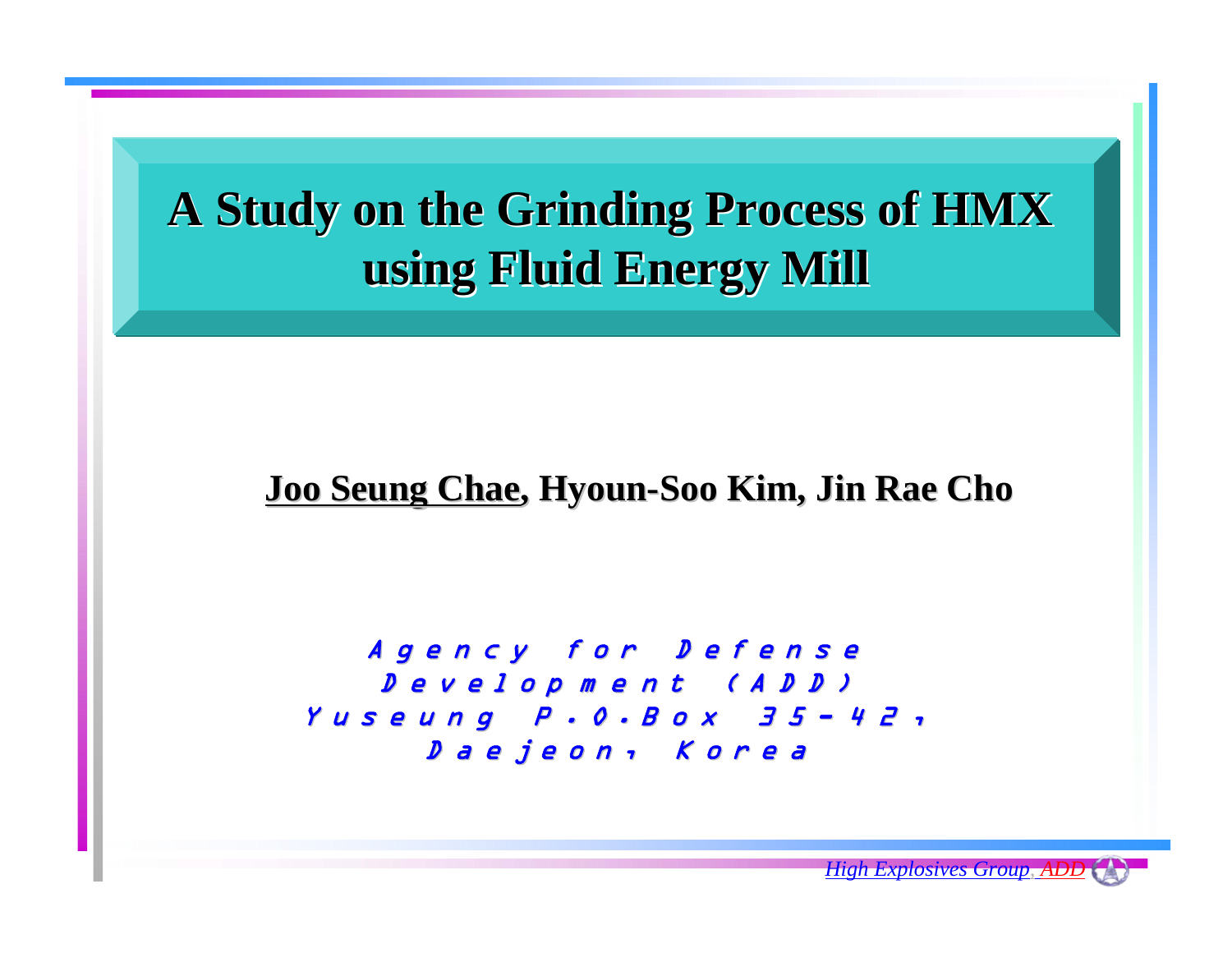# **Introduction**

## **Characteristics of HMX**

**1,3,5,7-tetranitro-1,3,5,7-tetraazacyclooctane (Octogen), C4 H8 N8 O 8High performance explosive 6 differential classDv = 9.1 km/s Sensitive of Impact and Friction**

**<sup>→</sup>Coated it with polymer binder and plasticizer**

 ${\sf H}_2{\sf C}$  — N — C ${\sf H}_2$  $O_2N-N$   $N-NO_2$  ${\sf H}_{\sf 2}$ C $\operatorname{\mathsf{--N}}\operatorname{\mathsf{--CH}}_{\sf 2}$  $\mathsf{NO_2}$  $\mathsf{NO_2}$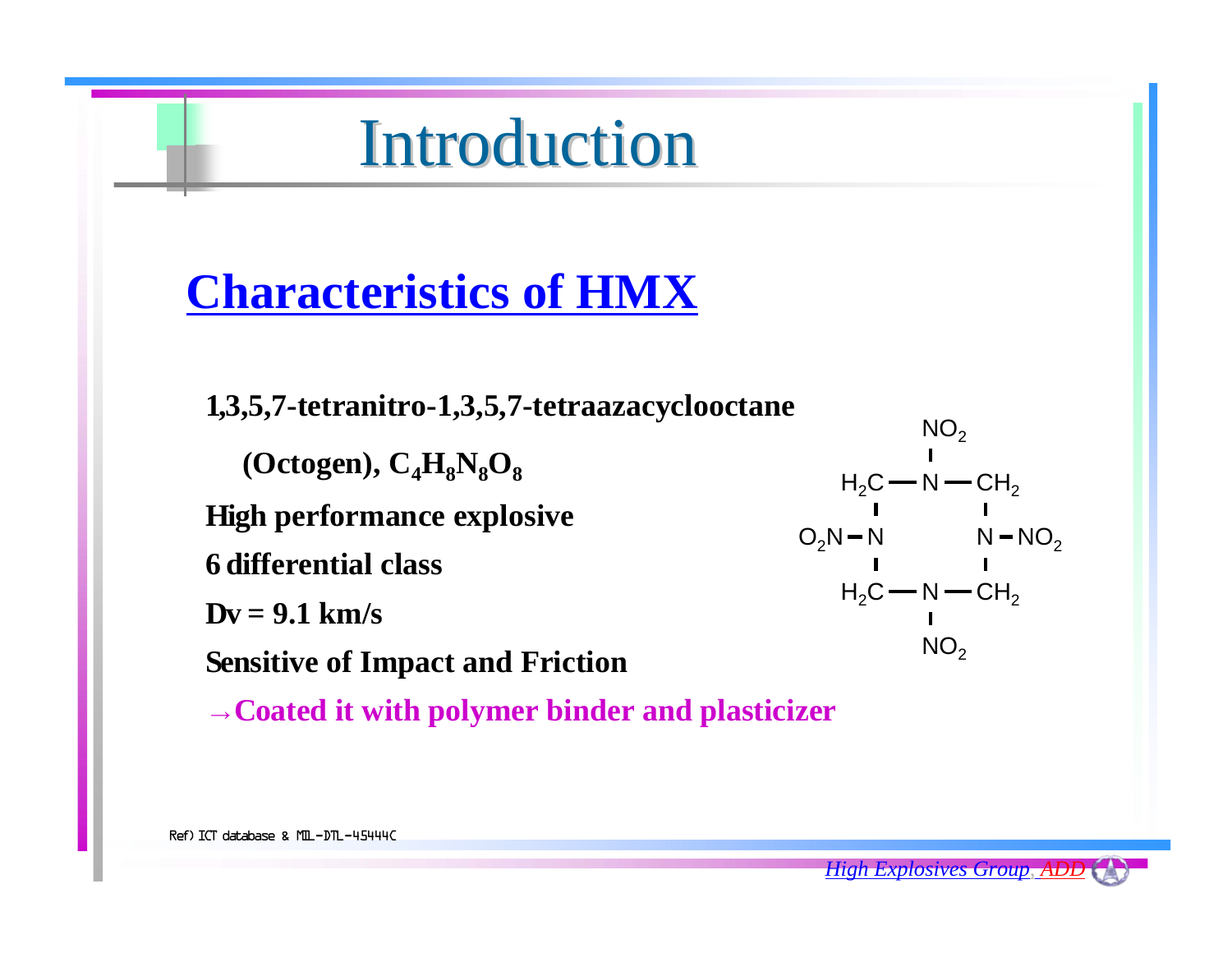# **Introduction**

## **Aim of this study**

**Study on the grinding process of HMX using fluid energy mill**

**Find the optimum operating parameters for the purpose of average particle sizes below 5 in the process of HMX grinding**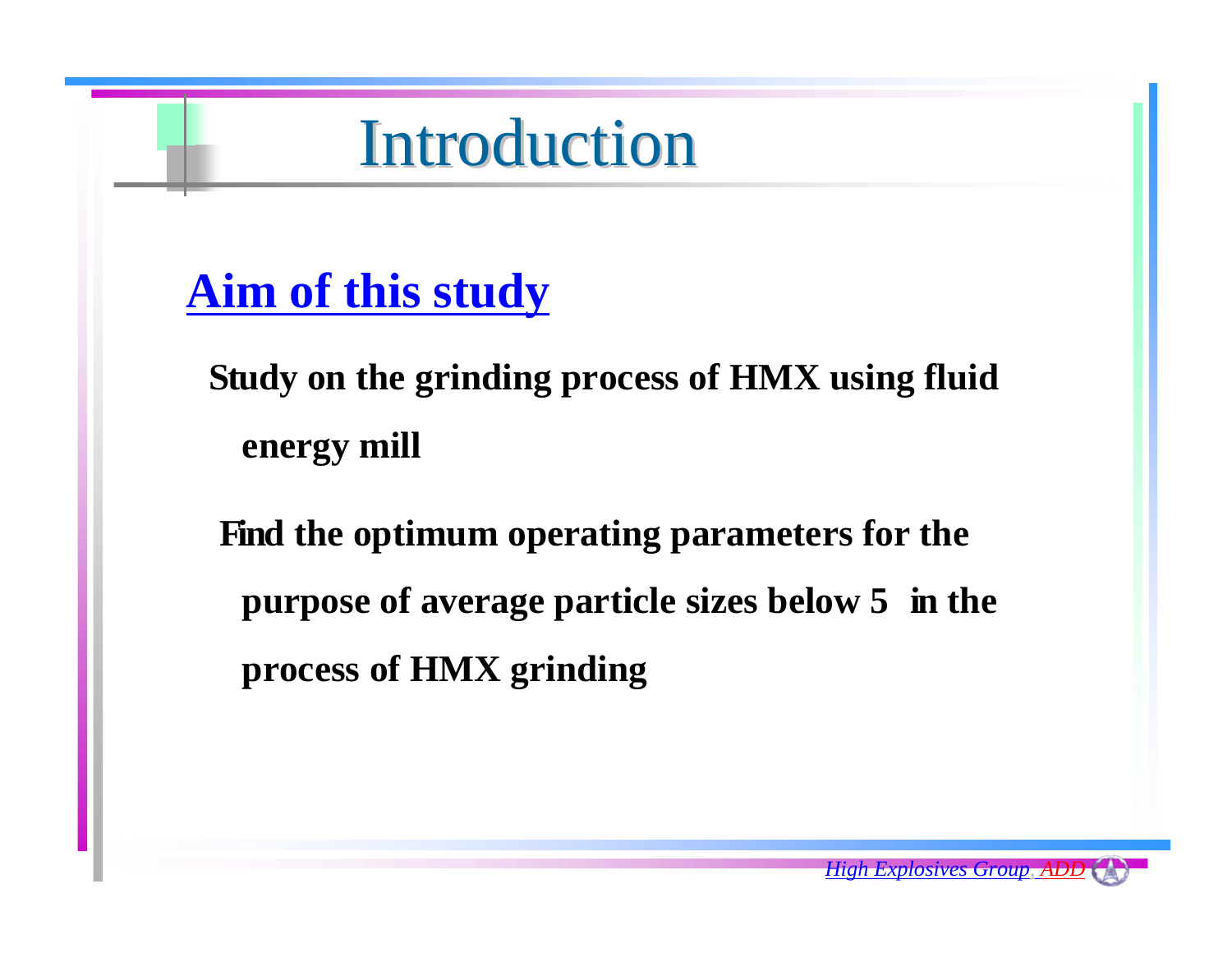# **Background**

## **Process of Grinding through jet**

## Type I

- relatively hard material (ex, Silica sand)
- the mechanism of separation through attrition
- the separation of particles occur primarily within the surface or in the edge
- the characteristics of the particles are maintained throughout the process of separation
- progressively as the quantitative amount of the larger particles diminish, there occurs a dramatic production of the smaller sized particles simultaneously
- during the grinding process, the formation of particle distribution retains and maintains a similar format

Ref) Y. Mori, G. Jimbo,  $J - C h e m - E n q - O f J a p a n$ ,  $22$ ,  $363$  (1958)



 $\frac{dR}{d d\rho}$  $c/h$ 

> $R$  $\frac{1}{2}$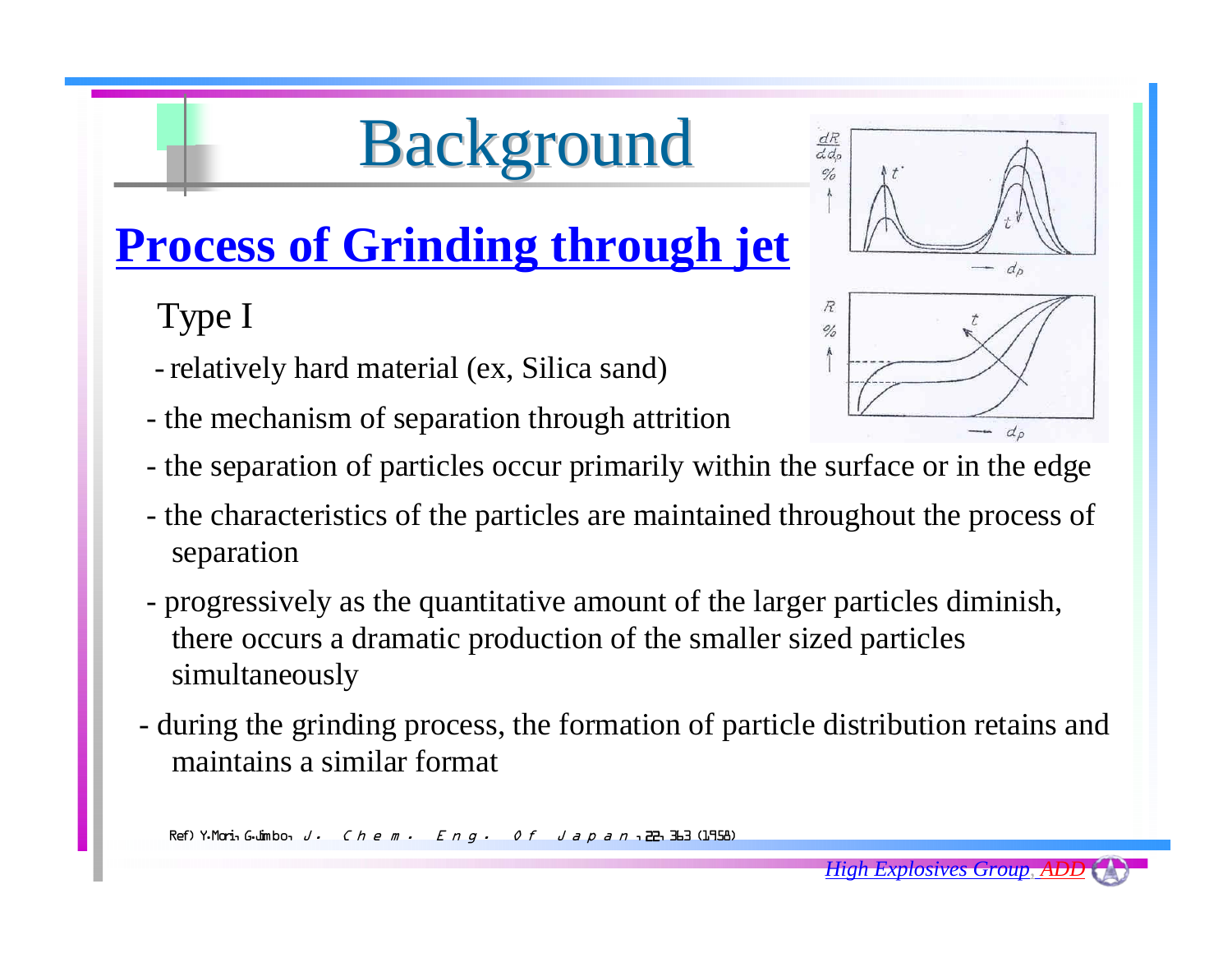# **Background**

# **Process of Grinding through jet**

Type II

- relatively soft material (ex, Sulfur)
- the mechanism of separation through fracture
- when the particles are exposed to a greater amount of internal stress than it's capacity and are thus fractured and broken down into smaller particles subsequently
- all particles become smaller compared to its original size and the status of particle distribution is also gravitated towards the smaller side

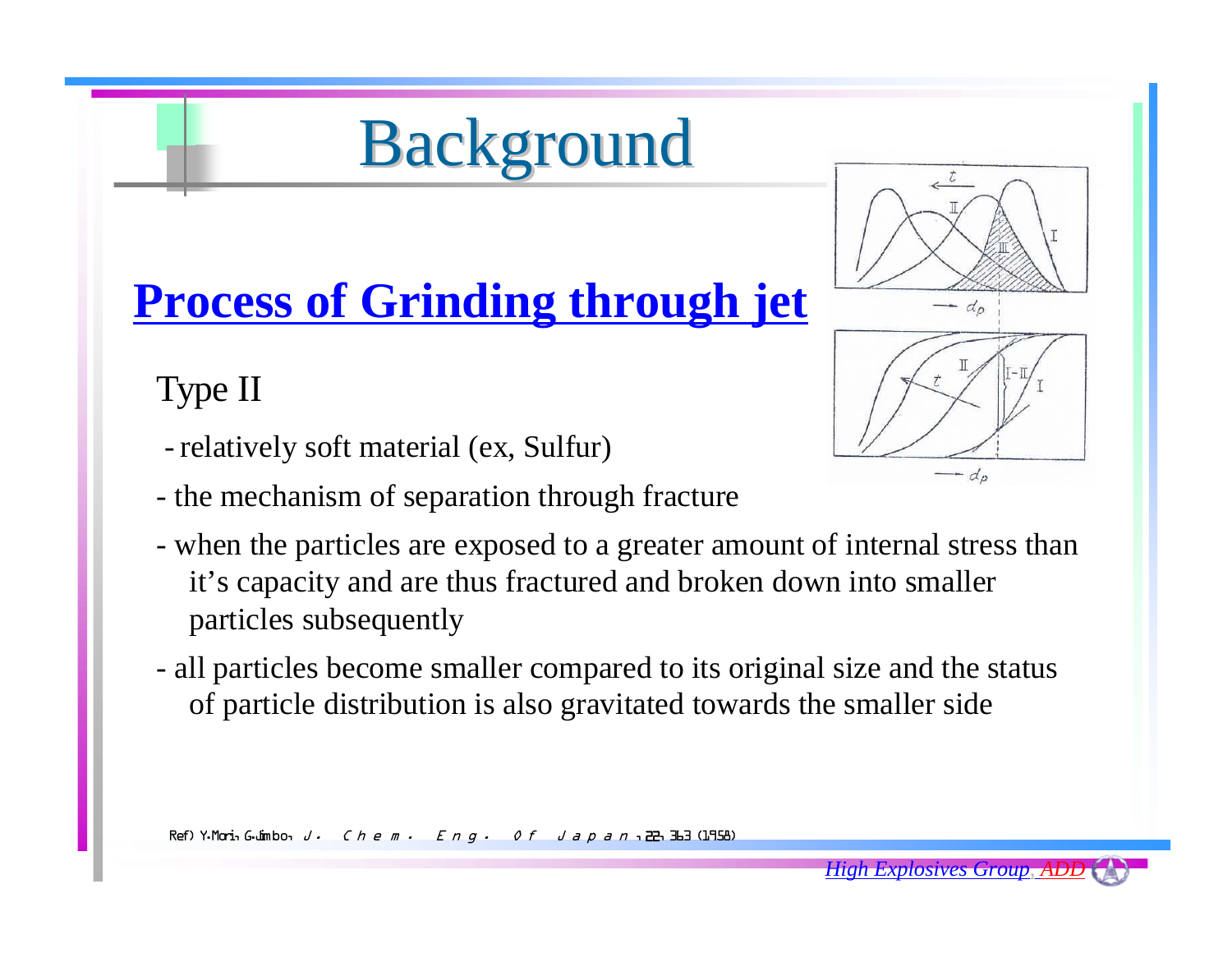#### Schematic diagram of Fluid Energy Mill (J - O -M)

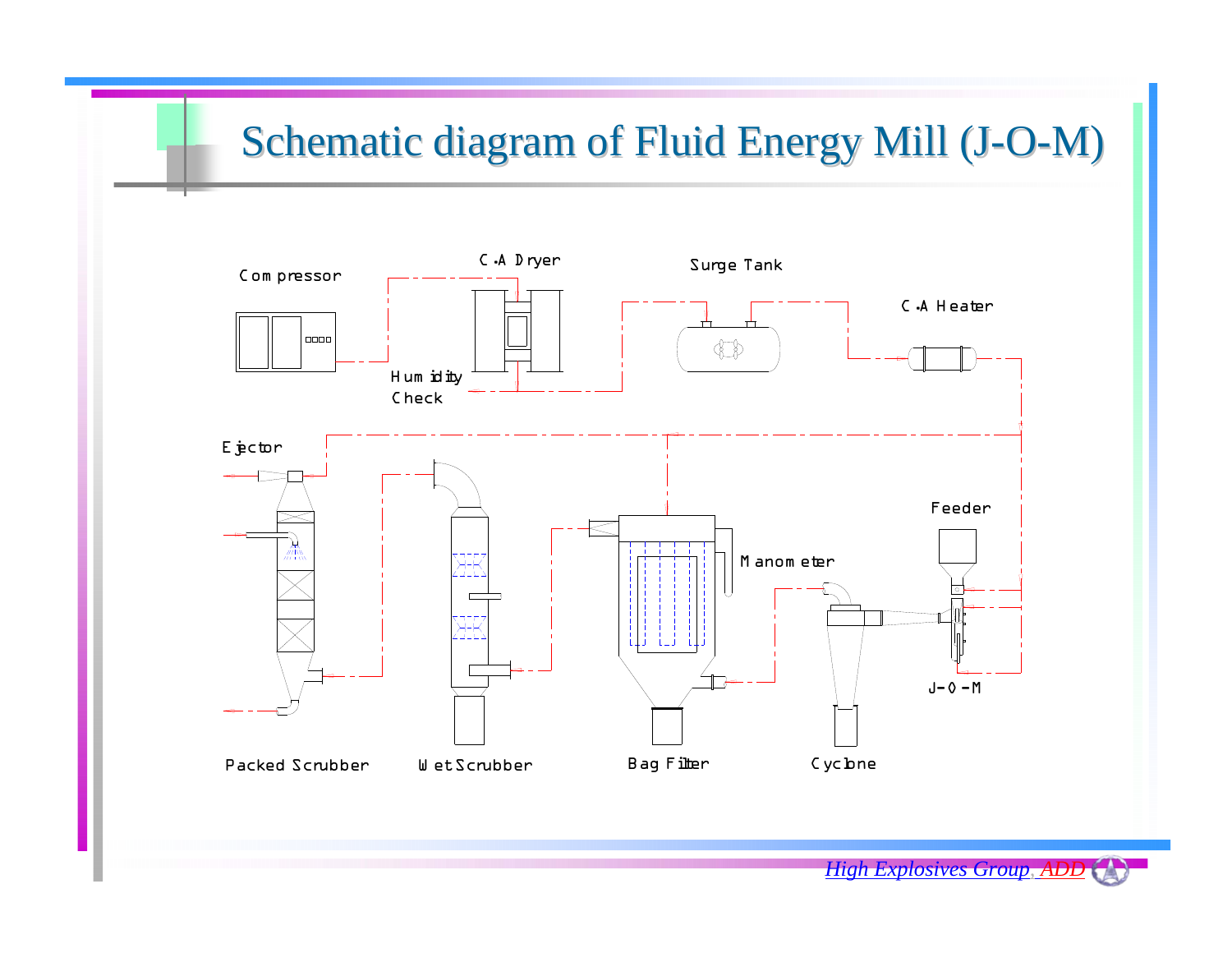## **Calibration curves of Volumetric feeder**

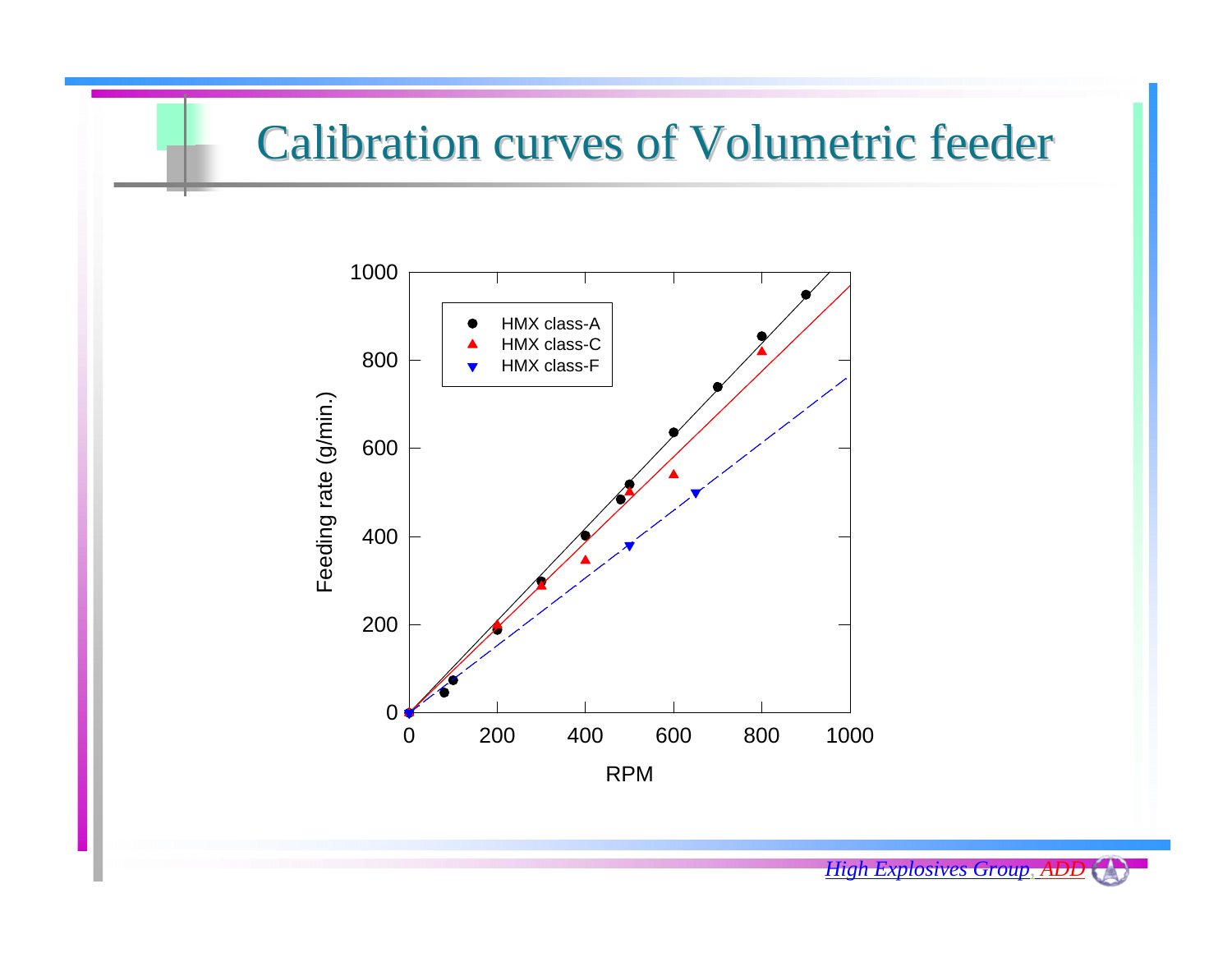## The effect of the grinding material's feed rate

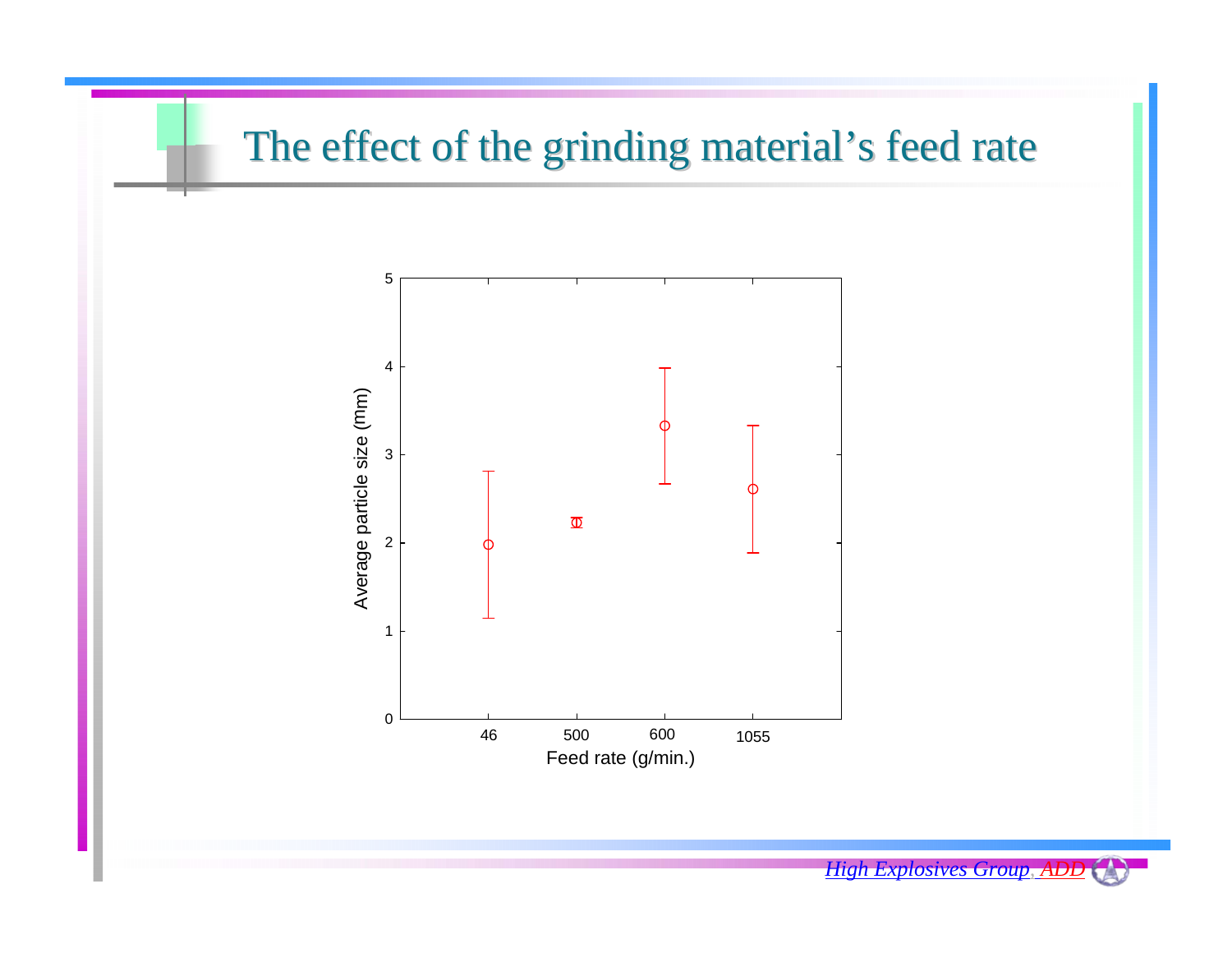# The effect of feed air pressure

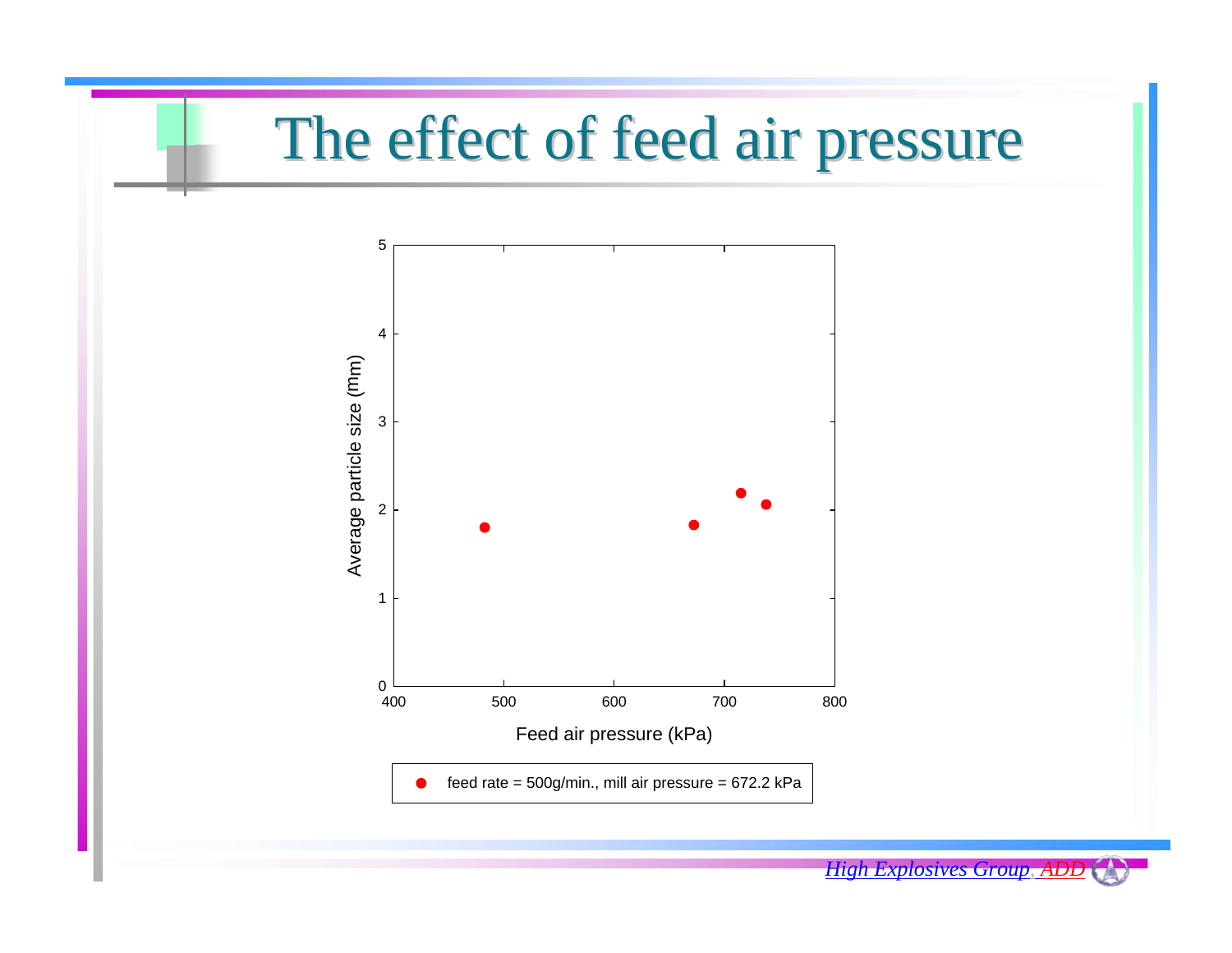## The effect of mill air pressure at constant feed rate

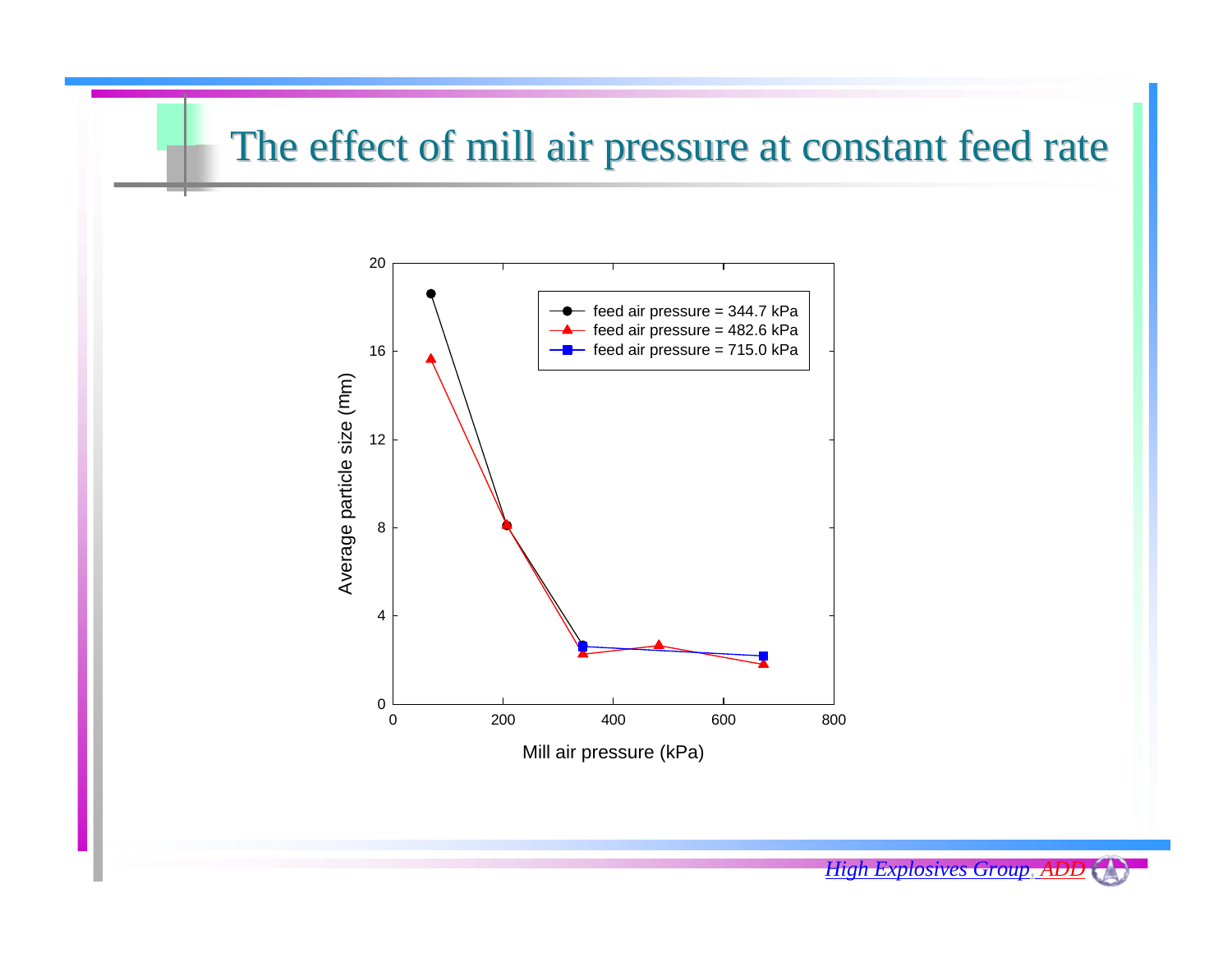#### The grinding result according to variations in mill pressure

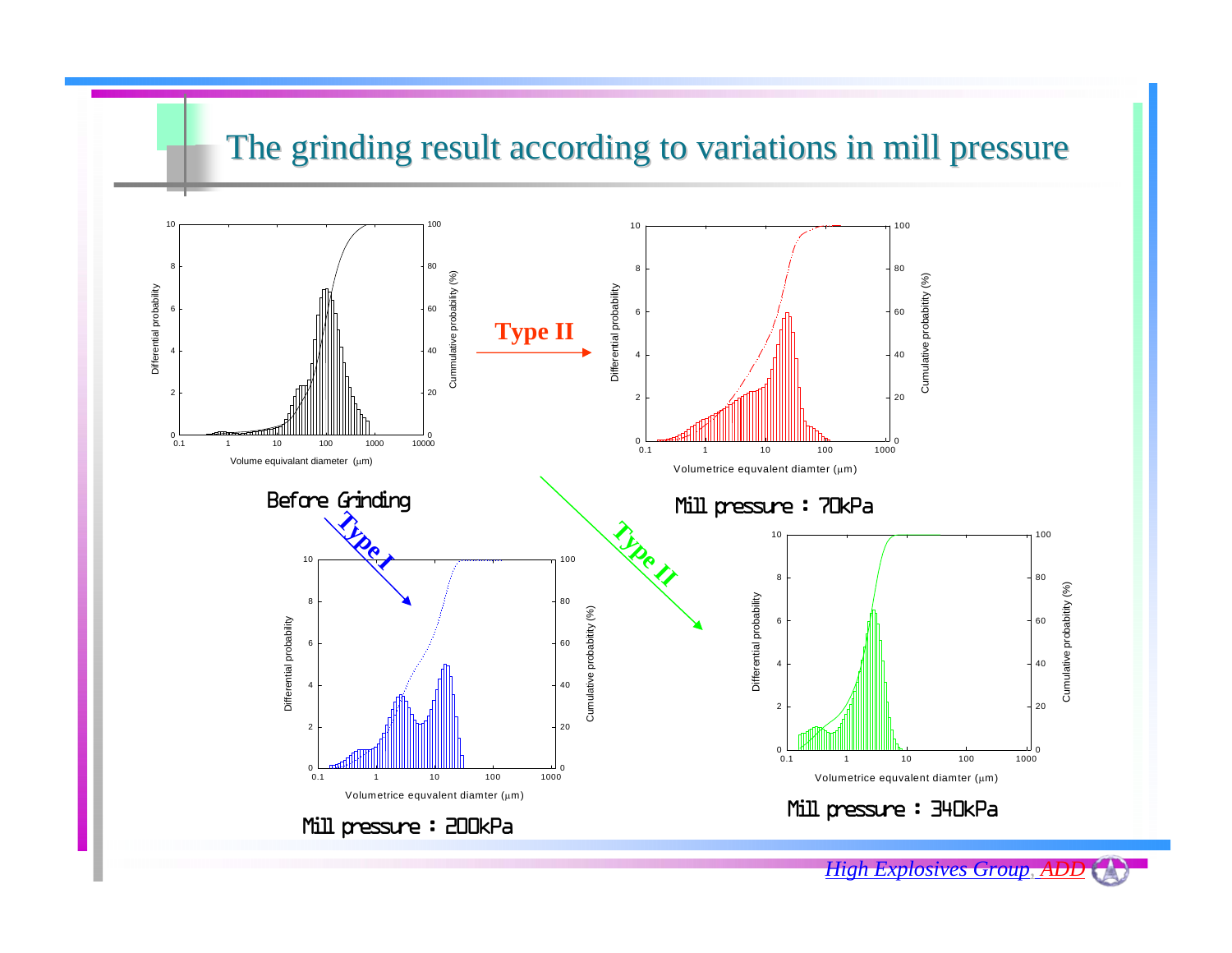## The grinding results of HMXs with respect to average particle size variation



Volumetric equivalant diameter (μm)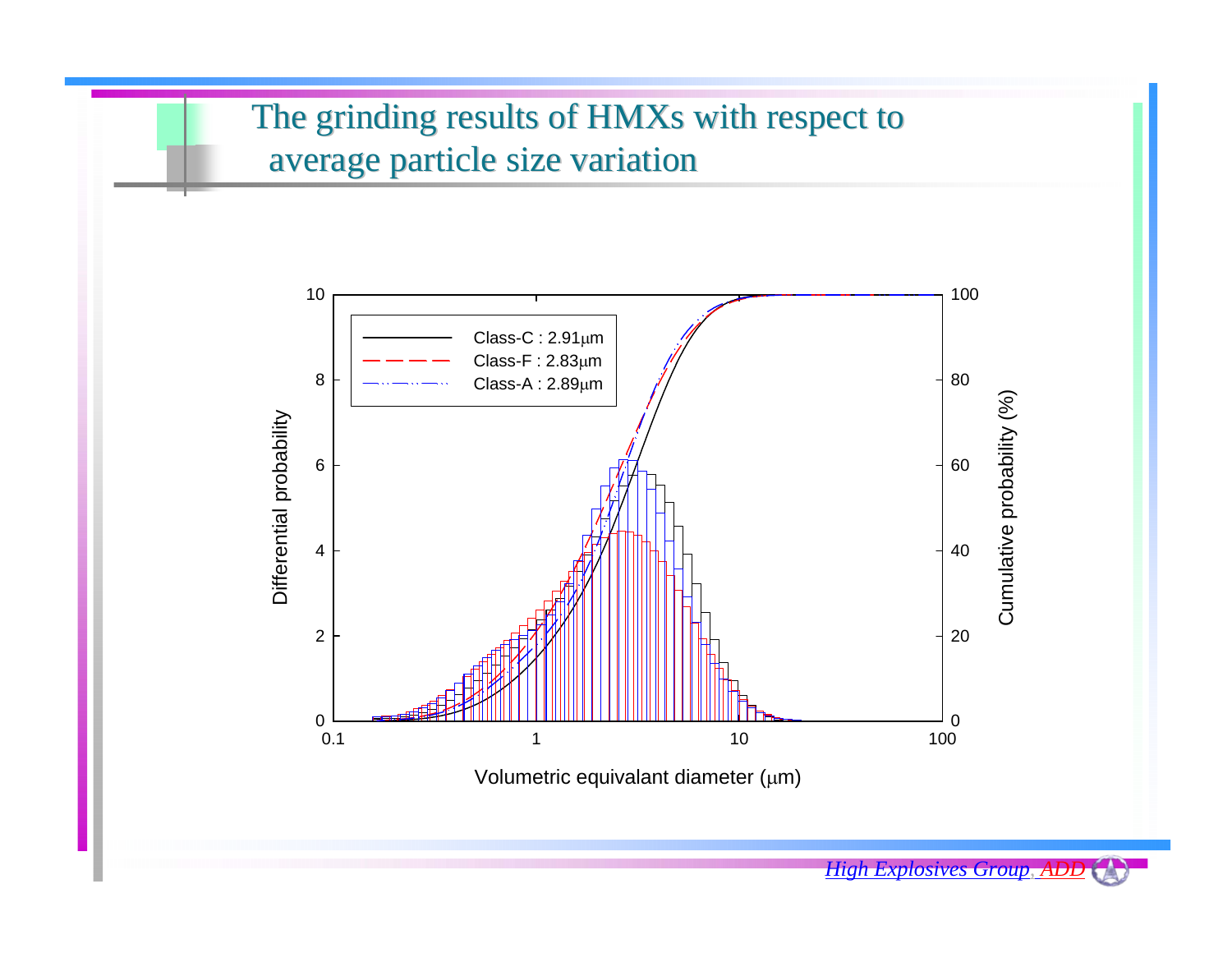### Pre & Post Grinding process SEM images of HMX



#### **Before Grinding After Grinding**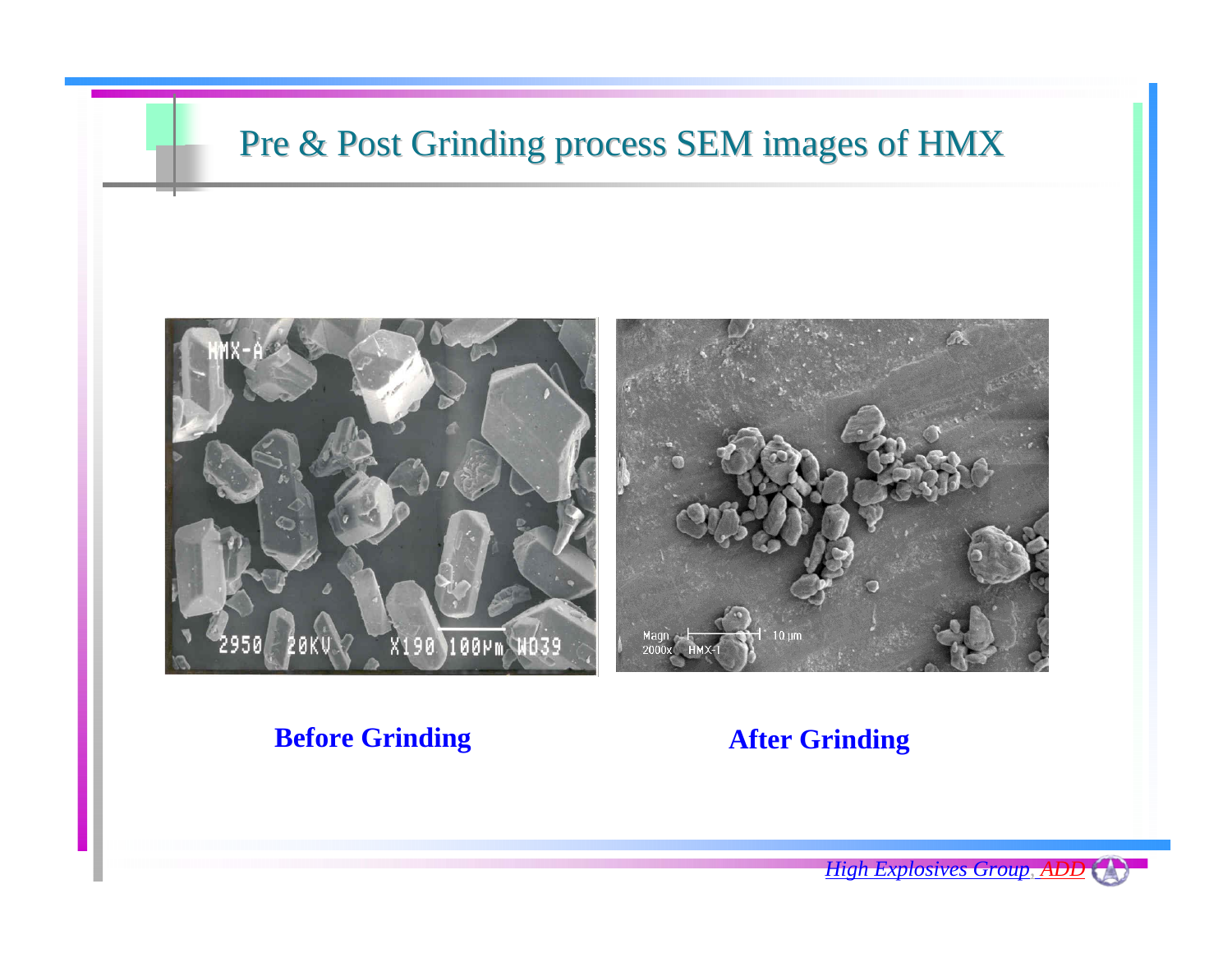# **Conclusions**

- The particle size and distribution were greatly **influenced by mill air-pressure, but feed air-pressure and feed rate had little effect.**
- **When the air-pressure exceeds 340kPa, we can stably obtain an average fine-powder particle size below 3 regardless of feed rate.**
- **Under the normal circumstances and conditions within the operation of the JOM, with increase in air pressure, we were able discern the co-existence of the 2 different types of grinding mechanisms.**